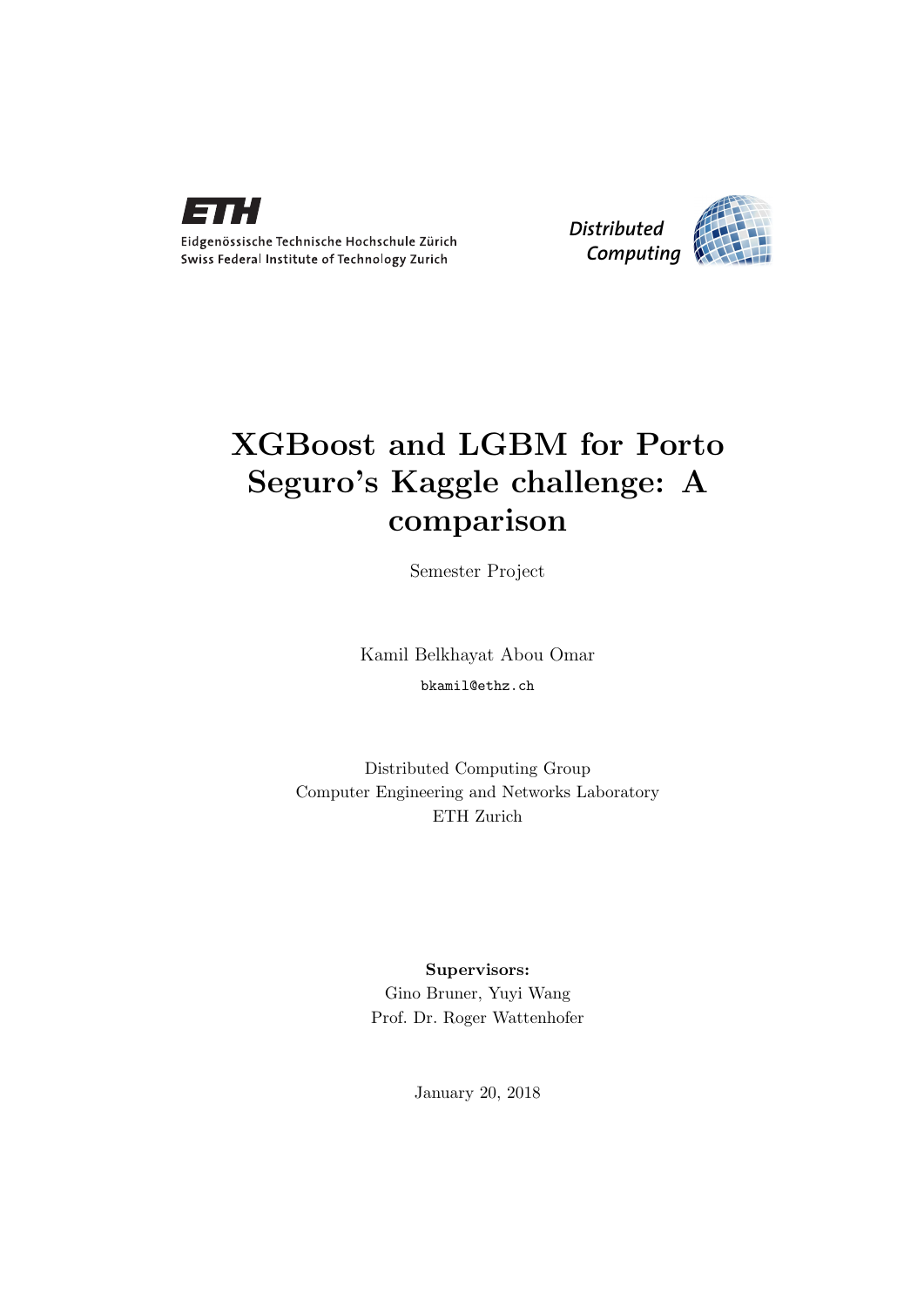# Acknowledgements

<span id="page-1-0"></span>This research was supported by Prof Dr. Roger Wattenhofer. I would like to show my gratitude to Gino Bruner and Yuyi Wang for sharing their pearls of wisdom during the course of this research and for their comments on an earlier version of the manuscript, although any errors are my own and should not tarnish the reputations of these esteemed persons.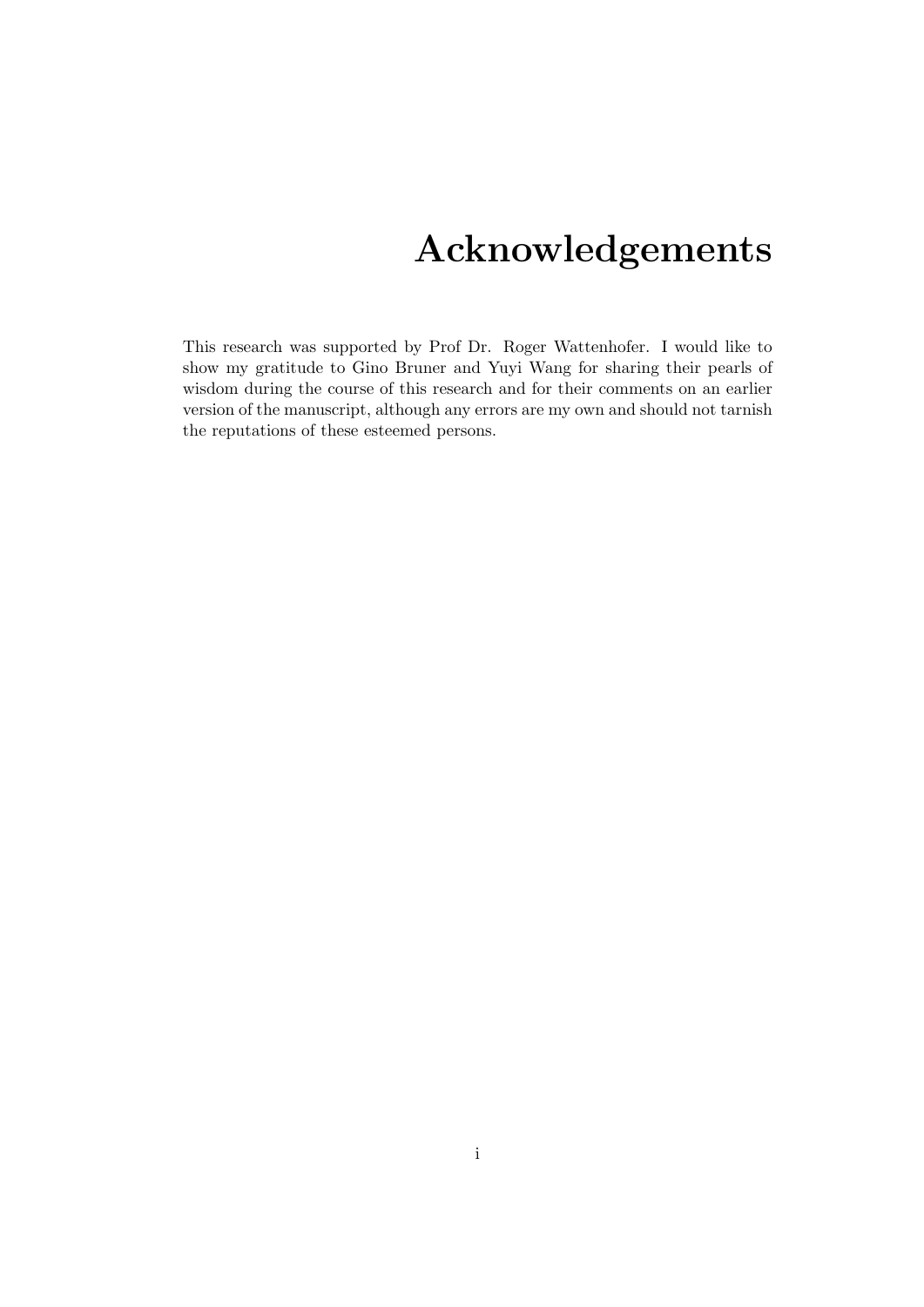# Abstract

<span id="page-2-0"></span>Porto Seguro, one of Brazil's largest auto and homeowner insurance companies, challenged participants of the competition to build a model that predicts the probability that a driver will initiate an auto insurance claim in the next year given a strongly imbalanced and anonymized training set. This report assesses the performance of two state of the art boosting methods, namely Extreme Gradient Boosting (XGBoost) and Light Gradient Boosting Machine (LGBM), comparing their performance against a neural network (Multi-Layer-Perceptron). We show that for this specific case, boosting methods outperform neural networks.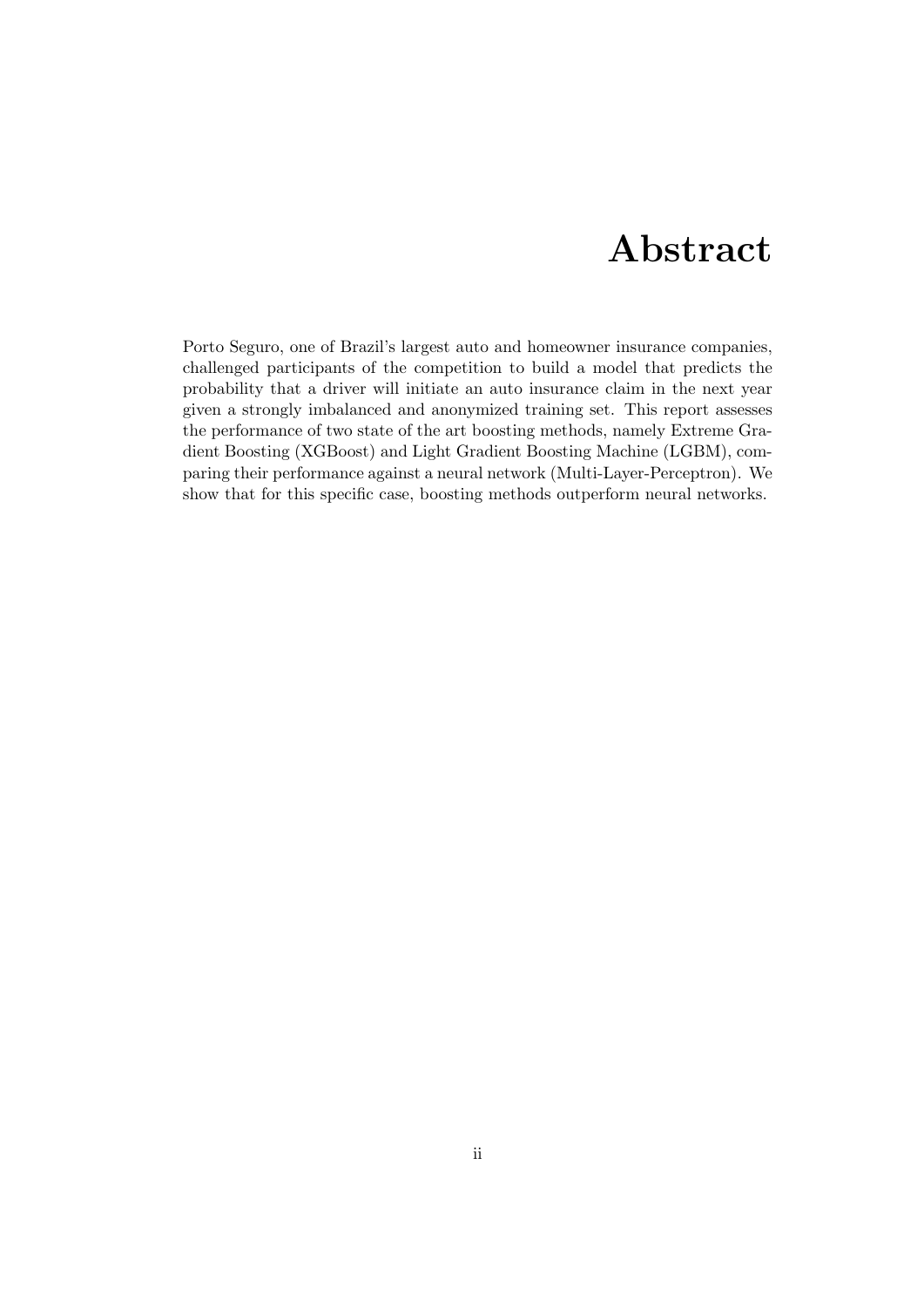# **Contents**

| <b>Acknowledgements</b><br>i |                             |                                                                |                |  |  |
|------------------------------|-----------------------------|----------------------------------------------------------------|----------------|--|--|
|                              | <b>Abstract</b>             |                                                                | ii             |  |  |
| 1.                           |                             | Introduction                                                   | $\mathbf{1}$   |  |  |
|                              | 1.1                         |                                                                | $\mathbf{1}$   |  |  |
| $\bf{2}$                     |                             | <b>Boosting Methods</b>                                        | 3              |  |  |
|                              | 2.1                         |                                                                | 3              |  |  |
|                              | 2.2                         |                                                                | $\overline{4}$ |  |  |
|                              |                             | eXtreme Gradient Boosting (XGBoost)<br>2.2.1                   | $\overline{5}$ |  |  |
|                              |                             | Light Gradient Boosting Machine (LGBM)<br>2.2.2                | $\overline{7}$ |  |  |
| 3                            | <b>Experimental Results</b> |                                                                |                |  |  |
|                              | 3.1                         |                                                                | 8              |  |  |
|                              | 3.2                         |                                                                | 10             |  |  |
|                              |                             | 3.2.1                                                          | 10             |  |  |
|                              |                             | 3.2.2<br>Recursive Feature Elimination using gradient boosting | 10             |  |  |
|                              | 3.3                         | Normalized Gini                                                | 10             |  |  |
|                              | 3.4                         | Baseline: Multi Layer Perceptron (MLP)                         | 11             |  |  |
|                              | 3.5                         |                                                                | 12             |  |  |
| 4                            |                             | <b>Summary</b>                                                 | 14             |  |  |
| 5                            | <b>Bibliography</b><br>15   |                                                                |                |  |  |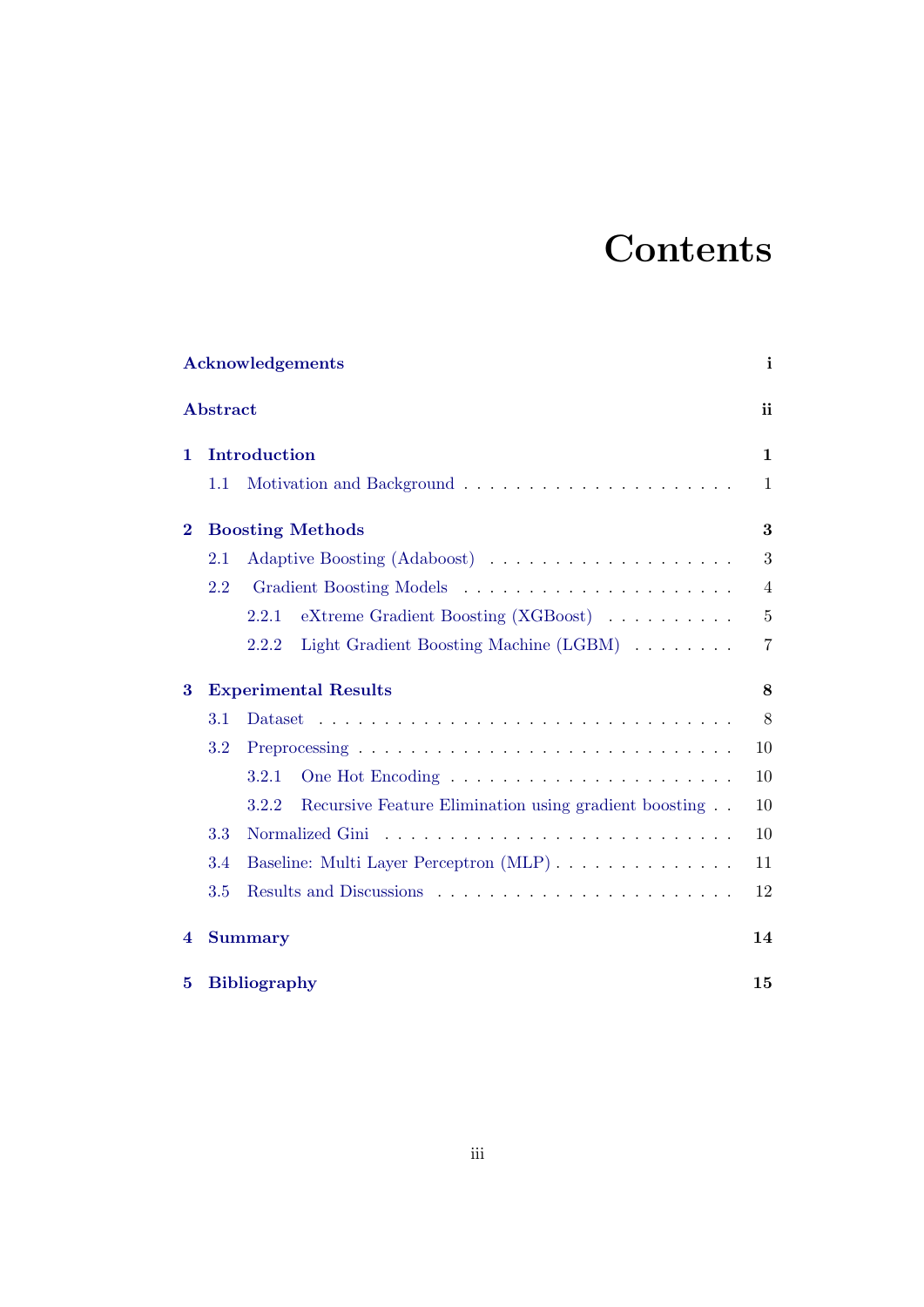# CHAPTER<sub>1</sub> Introduction

## <span id="page-4-1"></span><span id="page-4-0"></span>1.1 Motivation and Background

Boosting methods have been first proposed by Schapire and Freund's AdaBoost algorithm [1] as a derivative of ensemble methods based on the following observation: while it may be very hard to build a highly accurate classifier (strong learner), it is much easier to come up with many rough rules of thumb (weak learners) which we only expect to predict strictly better than a random guessing. The performance of these simple and biased classifier is then "boosted" by combining them together using a majority vote of the weak learner's prediction, weighted by their individual accuracy. It can be seen as a weighted ensemble method focusing on reducing bias by iteratively correcting the estimated classification function in order to improve accuracy: weights on misclassified training examples are increased, forcing the weak learners to focus on the hardest samples. New weak learners built on the residuals of the base weak learners are added sequentially to focus on the more difficult patterns. Shortly after AdaBoost was introduced, it was observed that the test error of the algorithm does not increase even after a large number of iterations [15] which was later explained by Schapire and al. [16]: the generalization performance is improved because Adaboost tends to increase margins of the training examples.

Friedman [2] proposed gradient boosting as a gradient descent method in function space capable of fitting generic non parametric predictive models based on the Schapire and Freund idea. It has been empirically demonstrated to be very accurate for classification and regressions tasks when applied to tree models [3] [4] [5]. While we witnessed these past years an infatuation around neural networks and deep learning, gradient boosting turns out to be one of the most used methods of winning competitions [13].

In this study, we assess two state of the art gradient boosting methods, namely eXtreme Gradient Boosting (XGBoost) and Light Gradient Boosting Machine (LGBM) to predict the probability that a driver will initiate an auto insurance claim in the framework of the Kaggle Porto Seguro's Challenge. We compare them to an appropriate Multi-Layer Perceptron (MLP) to show their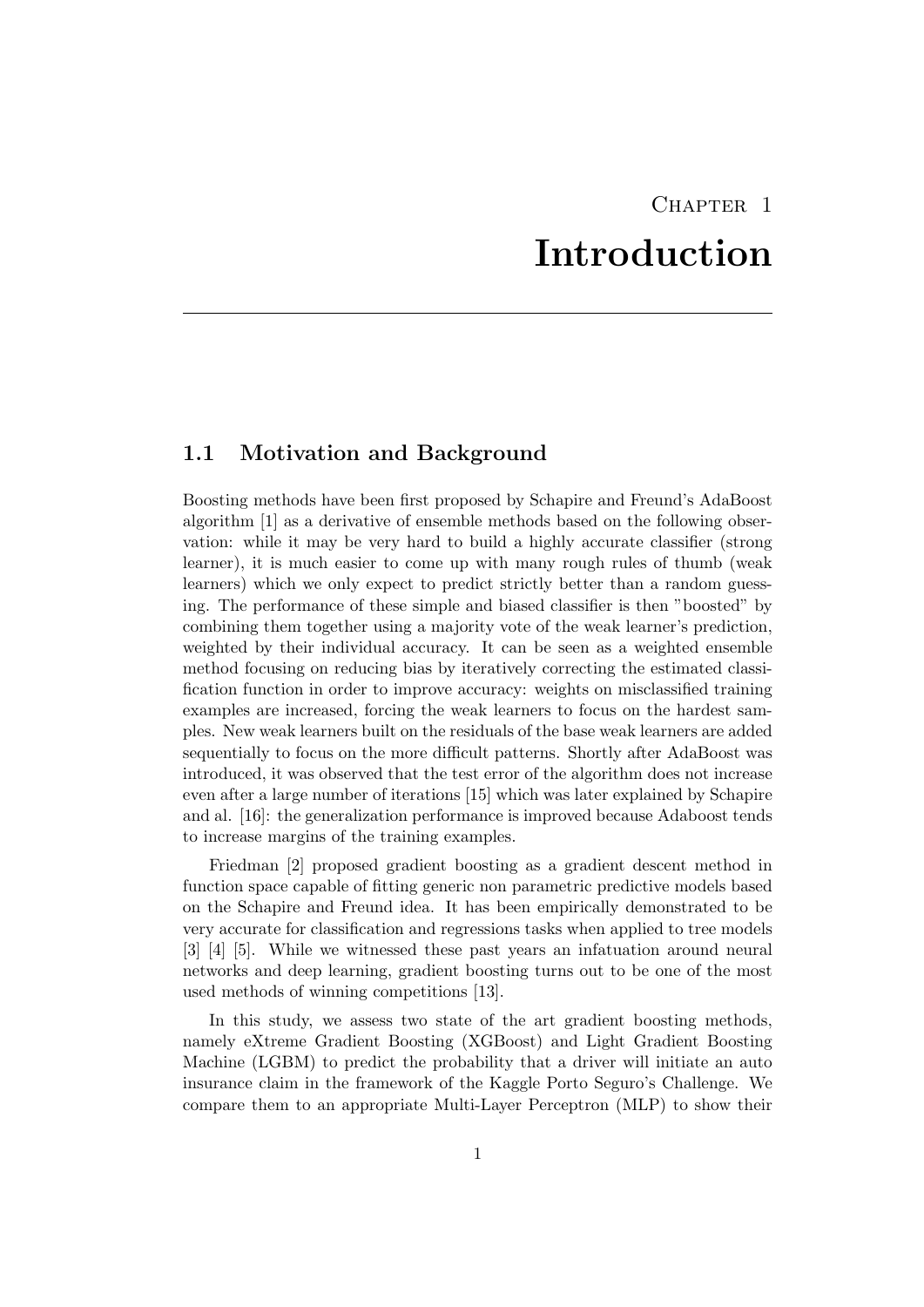### 1. INTRODUCTION

efficiency.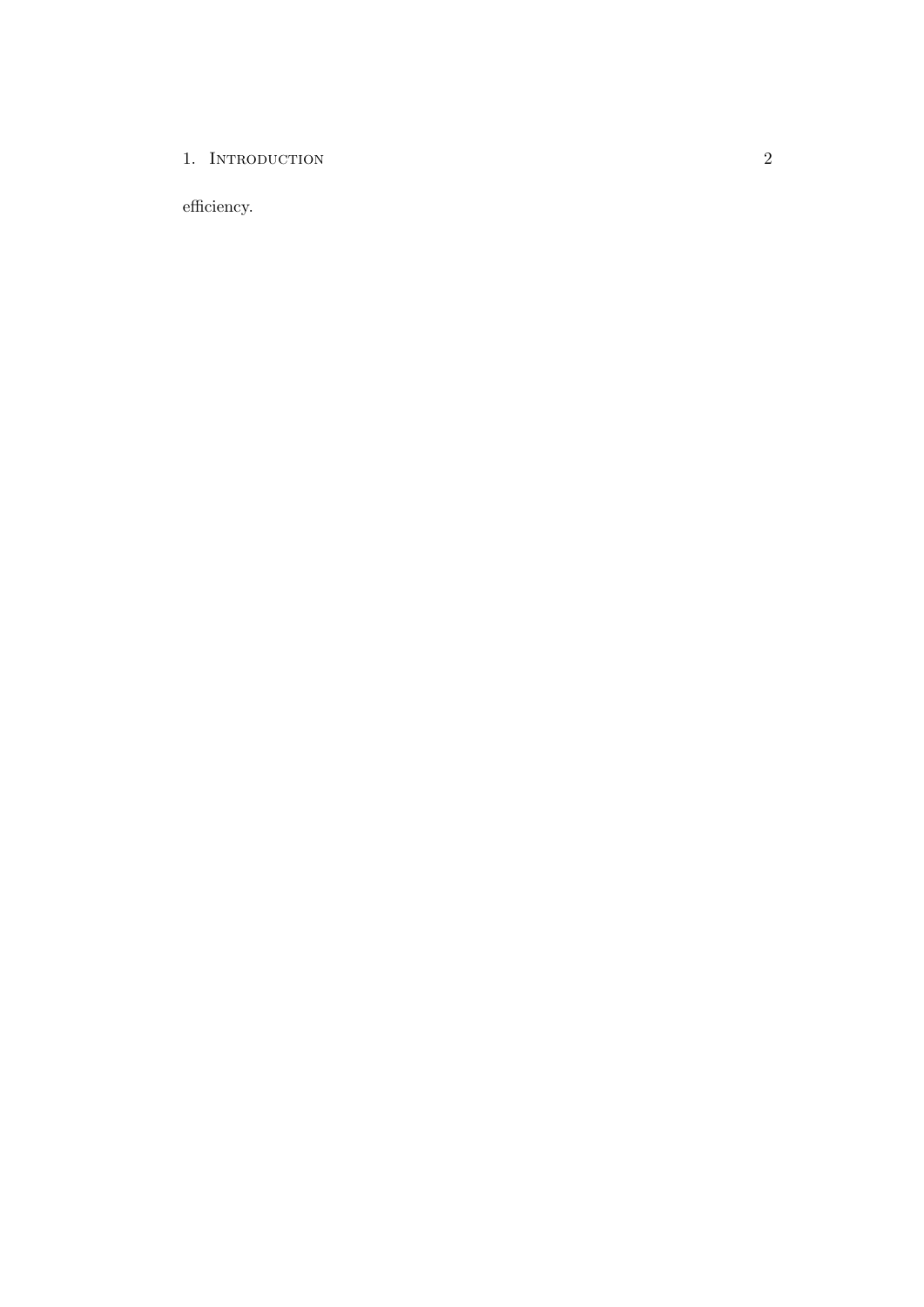# <span id="page-6-0"></span>CHAPTER<sub>2</sub> Boosting Methods

As explained earlier, the idea behind boosting is to augment weak classifiers accuracy using an ensemble averaging. Like Bagging, boosting is based on building a ensemble of models aggregated by averaging the estimations or voting. However, it differs in the way of constructing this ensemble which is in this case recursive : each model is an adaptive version of the previous one, giving more weight to misclassified samples in the next estimation. Intuitively, the model focuses hence on misclassified samples while the aggregation of models reduces the risk of overfitting. Many parameters can then be tuned in order to derive different version of boosting : The weighting , i.e the way of reinforcing importance of misclassified samples, the cost function which can be chosen more or less robust to unusual values etc...

We will first briefly describe the original boosting model, AdaBoost, in order to highlights the specificities of the gradient boosting tree models LGBM and XGBoost further.

## <span id="page-6-1"></span>2.1 Adaptive Boosting (Adaboost)

In AdaBoost, weights of each sample are first initialized to  $1/n$  for the first model estimation and change at each estimation. The weight of a sample  $w_i$  remains unchanged if the sample is correctly classified, and grows proportionally to the lack of fitting otherwise. The final predictor has the following form:

$$
H(x) = \sum_{m=1}^{M} c_m \delta_m(x_0)
$$
\n
$$
(2.1)
$$

where  $\delta_1, ..., \delta_M$  the weak classifiers, in this case, decision trees.

Mathematically, it can be expressed as the following optimization algorithm:

$$
(c_m, \gamma_m) = argmin_{c, \gamma} \sum_{i=1}^n L(y_i, \hat{f}_{m-1}(x_i) + c\delta(x_i; \gamma))
$$
\n(2.2)

with:

$$
\hat{f}(x) = \sum_{m=1}^{M} c_m \delta(x; \gamma_m)
$$
\n(2.3)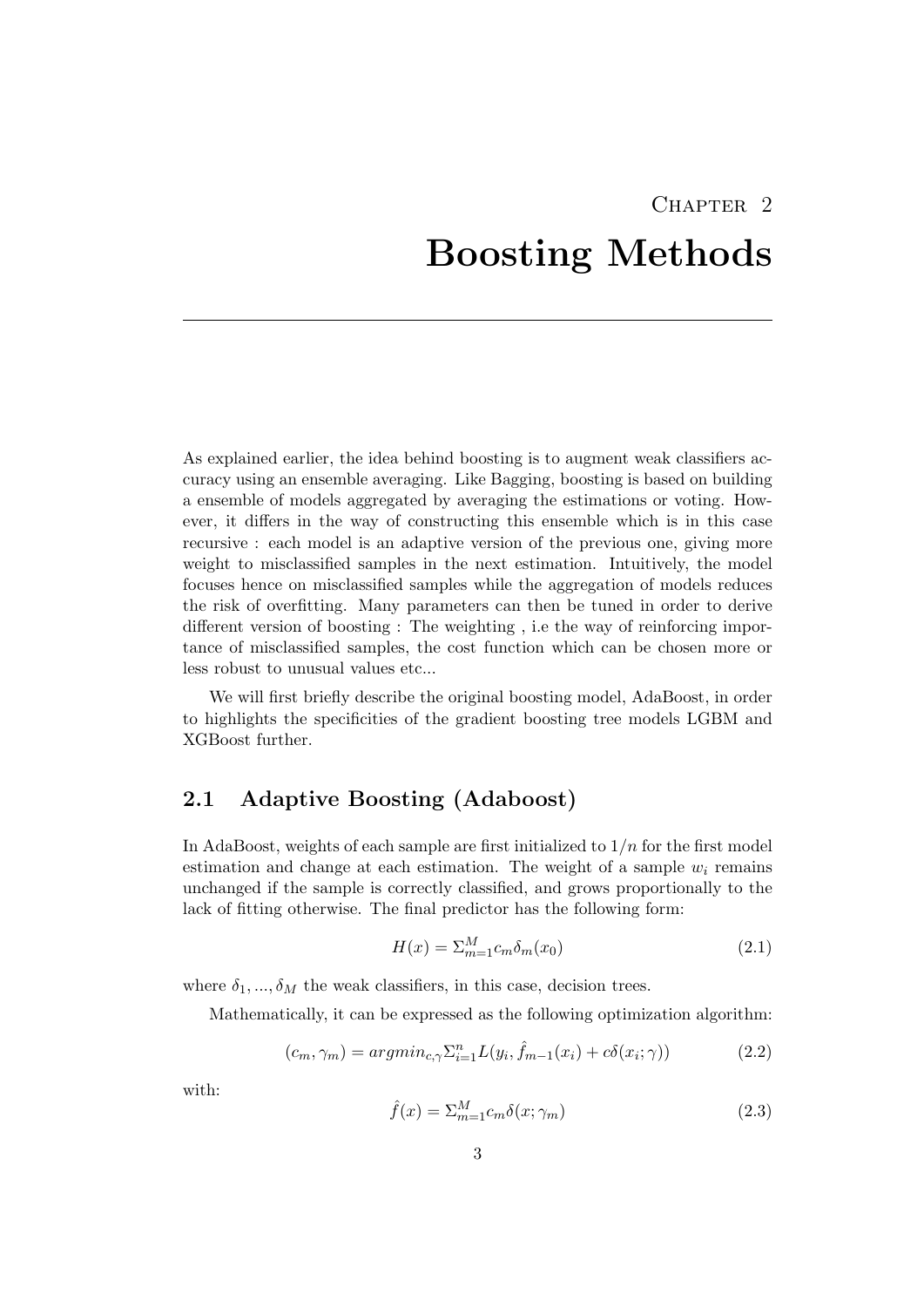$$
\hat{f}_m(x) = \hat{f}_{m-1}(x) + c_m \delta(x; \gamma_m) \tag{2.4}
$$

 $c_m$  being a parameter,  $\delta$  a weak classifier of x depending on parameter  $\gamma_m$ ,  $L(.)$ a cost function. In the case of AdaBoost,  $L(y, f(x)) = exp[-yf(x)]$ .

$$
(c_m, \gamma_m) = argmin_{c, \gamma} \sum_{i=1}^n exp[y_i(\hat{f}_{m-1}(x_i) + c\delta(x_i; \gamma))]
$$
(2.5)

and hence

$$
(c_m, \gamma_m) = argmin_{c, \gamma} \sum_{i=1}^n w_i^m exp[-cy_i \delta(x_i; \gamma)] \tag{2.6}
$$

with  $w_i^m = exp[-y_i\hat{f}_{m-1}(x_i)],$  independent of c and  $\gamma$ , playing the role of a weight that depend on the previous iteration. Hastie et al. (2001) [6] show that the solution is obtained by first searching for the optimal classifier and then optimizing parameter  $c_m$ .

$$
\gamma_m = \operatorname{argmin}_{\gamma} \sum_{i=1}^n \mathbb{1}[\delta_m(x_i; \gamma) \neq y_i],\tag{2.7}
$$

$$
c_m = \frac{1}{2} \log \frac{1 - \hat{\epsilon}}{\hat{\epsilon}} \tag{2.8}
$$

The weights are updated using:

$$
w_i^m = w_i^{m-1} exp[-c_m]
$$
 (2.9)

Algorithm 1 AdaBoost  $z = (x_1, y_1), \ldots, (x_n, y_n)$ 2: INITIALIZE  $w = w_i = 1/n; i = 1, ..., n$ for  $m \in \{1, \ldots, M\}$  do 4: Find classifier  $\delta_m$  that minimizes classification error depending on difficulty of the samples Compute empirical error: $\hat{\epsilon} = \frac{\sum_{i=1}^{n} w_i \mathbb{1}[\delta_m(x_i) \neq y_i]}{\sum_{i=1}^{n} w_i}$ 6: Compute logit:  $c_m = log((1 - \hat{\epsilon})/\hat{\epsilon})$ Compute new weights:  $w_i = w_i \cdot exp[c_m \mathbb{1}[\delta_m(x_i) \neq y_i]]$ ;  $i = 1, ..., n$ . 8: end for Prediction  $\hat{f}_M(x) = sign[\sum_{m=1}^{M} c_m \delta_m(x)]$  $=0$ 

## <span id="page-7-0"></span>2.2 Gradient Boosting Models

Based on Adaboost and more generally on adaptive approximation methods, Friedman (2002) [9] proposes to build a sequence of models such that at each iteration, each model added to the combination improves the overall solution. The main innovation here is that, in order to improve convergence, the optimal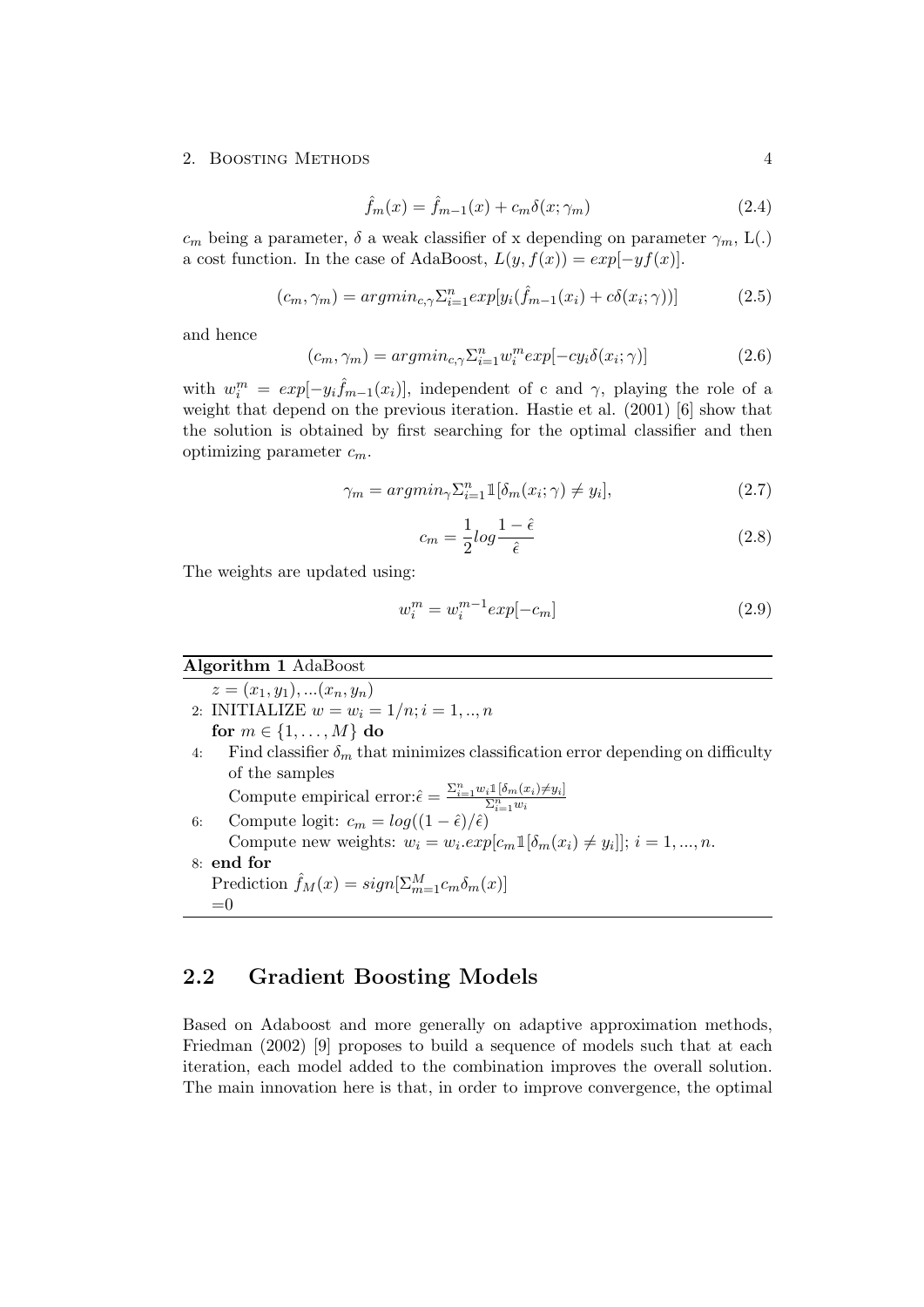solution is heading the direction of the gradient of the objective function. The previous adaptive model:

$$
\hat{f}_m(x) = \hat{f}_{m-1}(x) + c_m \delta(x; \gamma_m)
$$
\n(2.10)

is transformed as a gradient descent:

$$
\hat{f}_m(x) = \hat{f}_{m-1}(x) + \gamma_m \Sigma_{i=1}^n \nabla_{f_{m-1}} L(y_i, f_{m-1}(x_i))
$$
\n(2.11)

Instead of looking for a better classifier like in AdaBoost, the problem is restrained to finding the best learning rate  $\gamma$ :

$$
min_{\gamma} \sum_{i=1}^{n} [L(y_i, f_{m-1}(x_i) - \gamma \frac{\partial L(y_i, f_{m-1}(x_i))}{\partial f_{m-1}(x_i)})]
$$
(2.12)

#### Algorithm 2 Gradient Tree Boosting

| INITIALIZE $\hat{f}_0 = argmin_{\gamma} \sum_{i=1}^n L(y_i, \gamma)$                                     |  |  |  |
|----------------------------------------------------------------------------------------------------------|--|--|--|
| 2: for $m \in \{1, , M\}$ do                                                                             |  |  |  |
| Compute $r_{mi} = -\left[\frac{\partial L(y_i, f_{m-1}(x_i))}{\partial f_{m-1}(x_i)}\right]; i = 1, , m$ |  |  |  |
| 4: Fit a decision tree $\delta_m$ to $(x_i, r_{mi})_{i=1,,n}$                                            |  |  |  |
| Compute $\gamma_m$ by solving: $min_{\gamma} \sum_{i=1}^n L(y_i, f_{m-1}(x_i) + \gamma \delta_m(x_i))$   |  |  |  |
| 6: Update $\hat{f}_m(x) = \hat{f}_{m-1}(x) + \gamma_m \delta_m(x)$                                       |  |  |  |
| end for                                                                                                  |  |  |  |
| 8: Prediction $f_M(x) = 0$                                                                               |  |  |  |

The algorithm is here initialized by a constant, which mean a tree with a single leaf. For each node of the model and each sample of this node, we compute  $r_m$ *i* and the learning rate  $\gamma$  is optimized resulting in each update of the model.

### <span id="page-8-0"></span>2.2.1 eXtreme Gradient Boosting (XGBoost)

Chen and Guestrin (2016) [7] introduced the eXtreme Gradient Boosting (XG-Boost). They introduce a regularization to the cost function, making it a 'regularized boosting' technique:

$$
L(f) = \sum_{i=1}^{n} L(\hat{y}_i, y_i) + \sum_{m=1}^{M} \Omega(\delta_m)
$$
\n(2.13)

with:

$$
\Omega(\delta) = \alpha |\delta| + \frac{1}{2}\beta ||w||^2 \tag{2.14}
$$

where  $|\delta|$  is the number of leaves of the classification tree  $\delta$  and w the vector of values attributed to each leaf. the regularizer  $\Omega$  penalizes the complexity of the model and can be interpreted as a combination of ridge regularization of coefficient  $\beta$  and Lasso regularization of coefficient  $\alpha$ . When the regularization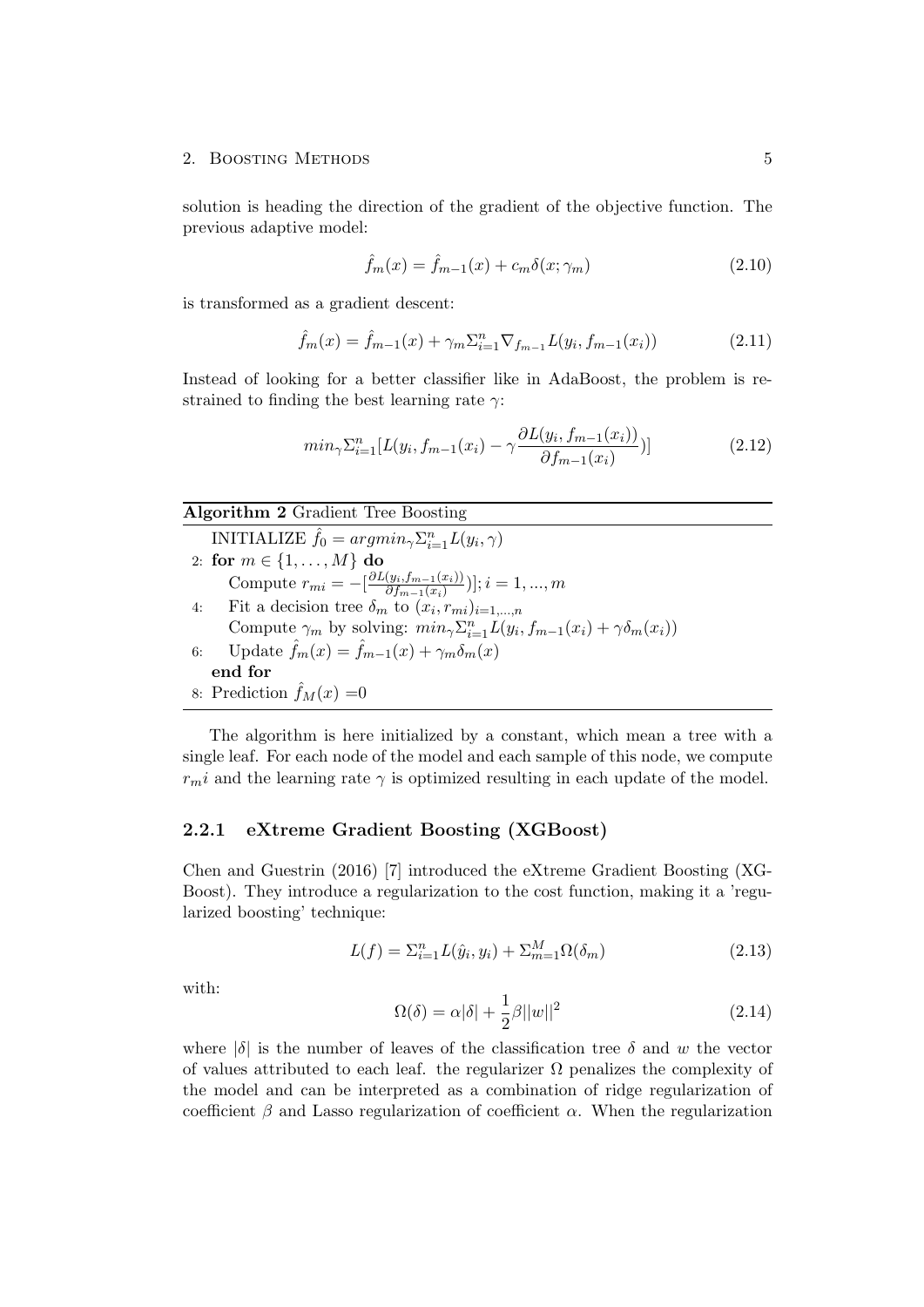parameter is set to zero, the cost function falls back to the traditional gradient tree boosting.

J. Friedman, T. Hastie, and R. Tibshirani (2000) [7] show a trick consisting in expressing the objective function as a second order Taylor expansion to quickly optimize the objective: For each leaves, it consists in adding first and second order derivative of the cost function to evaluate the regularized objective and maximize its decrease when searching for splits. This simplification also allows an efficient parallelization of tree construction, which was not possible in the original gradient boosting model.

$$
L(f) \approx \sum_{i=1}^{n} \left[ \left( L(\hat{y}_i, y_i) \right) + g_i \delta_t(x_i) + \frac{1}{2} h_i \delta_t^2(x_i) \right] + \Omega(\delta_t)
$$
 (2.15)

where  $g_i = \partial_{\hat{y}} L(\hat{y}_i, y_i)$  and  $h_i = \partial_{\hat{y}}^2 L(\hat{y}_i, y_i)$ . By removing the constant term, we obtain the following approximation of the objective at step t:

$$
\hat{L}(f) = \sum_{i=1}^{n} [g_i \delta_t(x_i) + \frac{1}{2} h_i \delta_t^2(x_i))] + \Omega(\delta_t)
$$
\n(2.16)

By defining  $I_j$  as the instance set at leaf j and expanding  $\Omega$ , we can rewrite equation  $(2.16)$  as [7]:

$$
\hat{L}(f) = \Sigma_{j=1}^{T} [(\Sigma_{i \in I_j} g_i) w_j + \frac{1}{2} (\Sigma_{i \in I_j} h_i + \beta) w_j^2] + \alpha |\delta|
$$
\n(2.17)

Finally, XGBoost does not use entropy or information gain for splits in a decision tree but rather use the following gain:

$$
G_j = \sum_{i \in I_j} g_i \tag{2.18}
$$

$$
H_j = \sum_{i \in I_j} h_i \tag{2.19}
$$

$$
Gain = \frac{1}{2} \left[ \frac{G_L^2}{H_L + \beta} + \frac{G_R^2}{H_R + \beta} - \frac{(G_R + G_L)^2}{H_R + H_L + \beta} \right] - \alpha \tag{2.20}
$$

where the first term is the score of the left child, the second the score of the right child and the third the score if we do not split;  $\alpha$  is the complexity cost if we add a new split. When implementing this we basically sort all of the attributes and linearly pass through all of the possible values of the split and compute the gain.

Missing values are handled in XGBoost by proposing at each split a default direction if a value is missing. The gradient is computed on the available values only.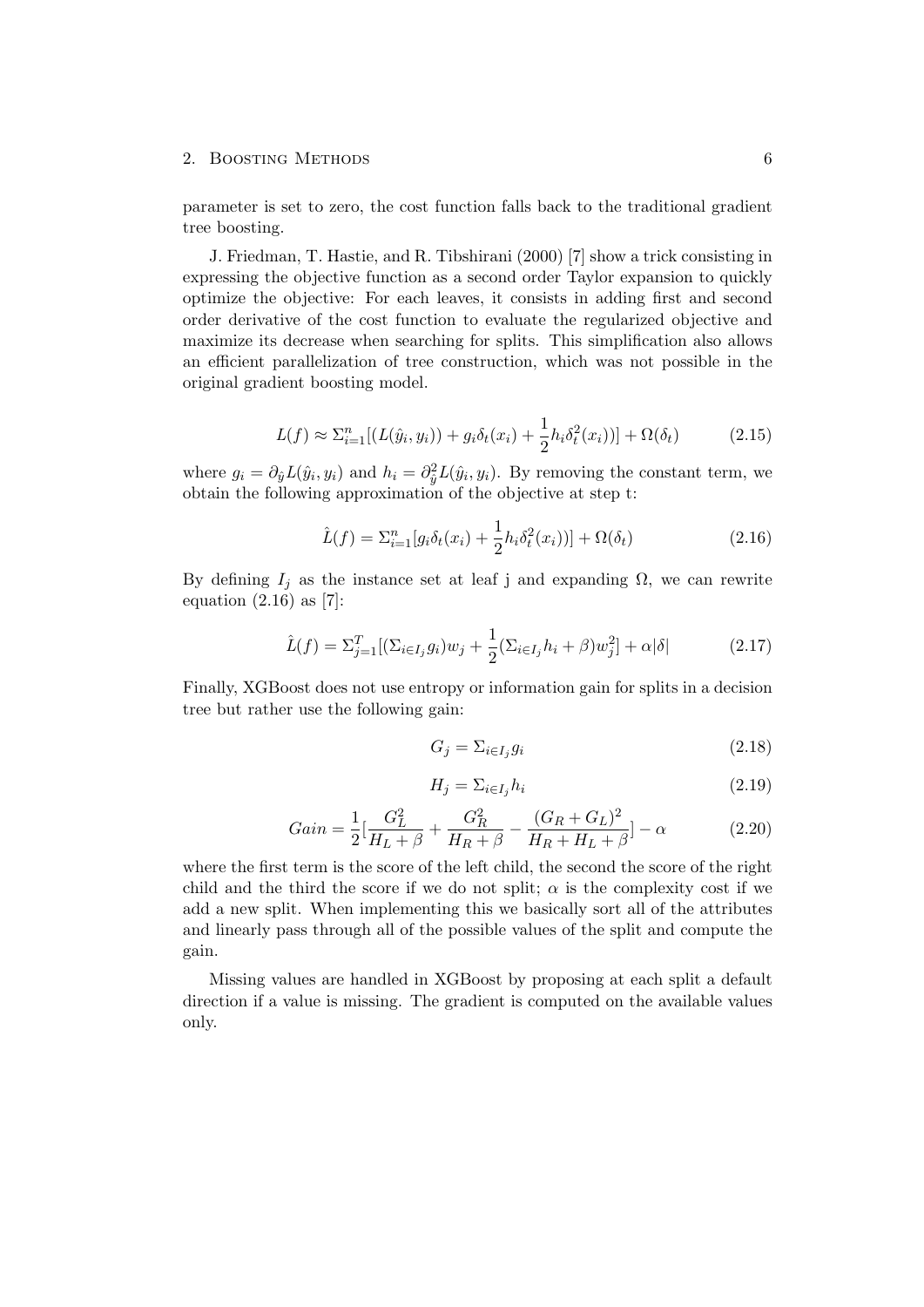.

### <span id="page-10-0"></span>2.2.2 Light Gradient Boosting Machine (LGBM)

LGBM is a new gradient boosting library implemented by Microsoft in April 2017 [9]. The aim was to make gradient boosting on decision trees faster. The idea is that instead of checking all of the splits when creating new leaves, we only check some of them: We first sort all of the attributes and bucket the observation by creating discrete bins. When we want to split a leaf in the tree, instead of iterating over all of the leaves, we simply iterate over all of the buckets. This implementation is called *histogram implementation* by its authors. The trees are grown depth first (or leaf wise) keeping the presorted state instead of level wise like other gradient boosting methods. The algorithm chooses the leaf with maximum delta loss to grow and does not to grow the whole level.



Figure 2.2: Level wise growth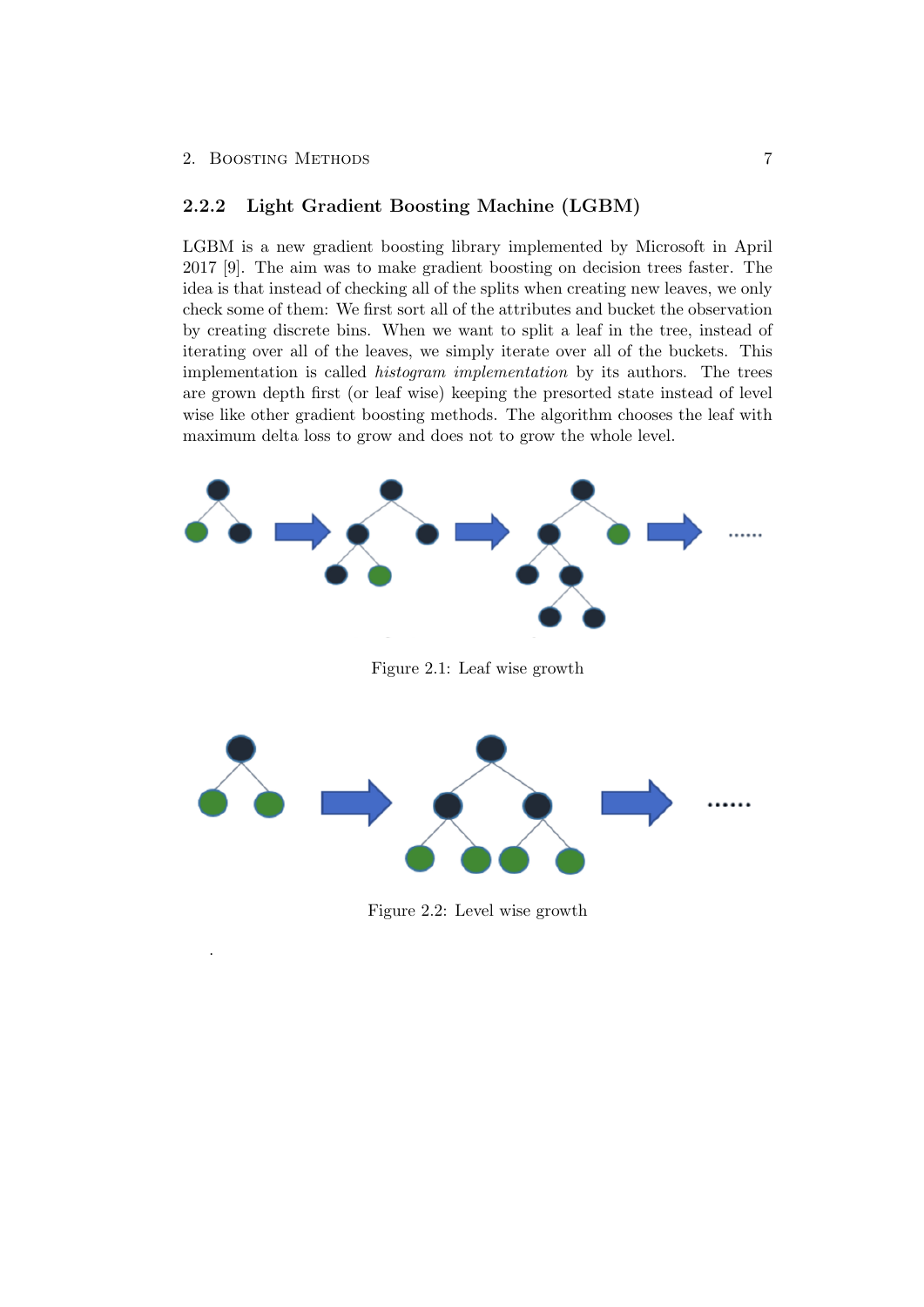# <span id="page-11-0"></span>CHAPTER<sub>3</sub> Experimental Results

Porto Seguro, one of Brazil's largest auto and homeowner insurance companies, observed that inaccuracies in car insurance company's claim predictions raise the cost of insurance for good drivers and reduce the price for bad ones. They challenged competitors to build a model that predicts the probability that a driver will initiate an auto insurance claim in the next year. A more accurate prediction will allow them to further tailor their prices, and hopefully make auto insurance coverage more accessible to more drivers [6].

## <span id="page-11-1"></span>3.1 Dataset

.

The training Set contains 595212 observations and 57 features from which 17 binary variables, 30 categorical variables (14 nominal, 16 ordinal) and 10 float variables. Features are anonymized and renamed according to their data type. The target is binary and the dataset is strongly imbalanced: 3.65% is 1, the rest is 0. Missing values are represented by the value "-1".

We noticed that the distribution of the train and test set are almost identical which allowed us to fully trust our cross validation score. This observation was made by reducing both dataset to a small number of dimension and compare both scatter plot. The PCA scatter plot are shown in the Figure 3.1, where the principal axis 1 explains 9% of the variance and the principal axis 2 7.5%.

. We also observed significant overlap between positive and negative samples in low dimensional space suggesting that no small sample of features is easily able to predict future claim making. We show this by plotting positive and negative samples of the training set in a two-dimensional feature space for few pairs in Figure 3.2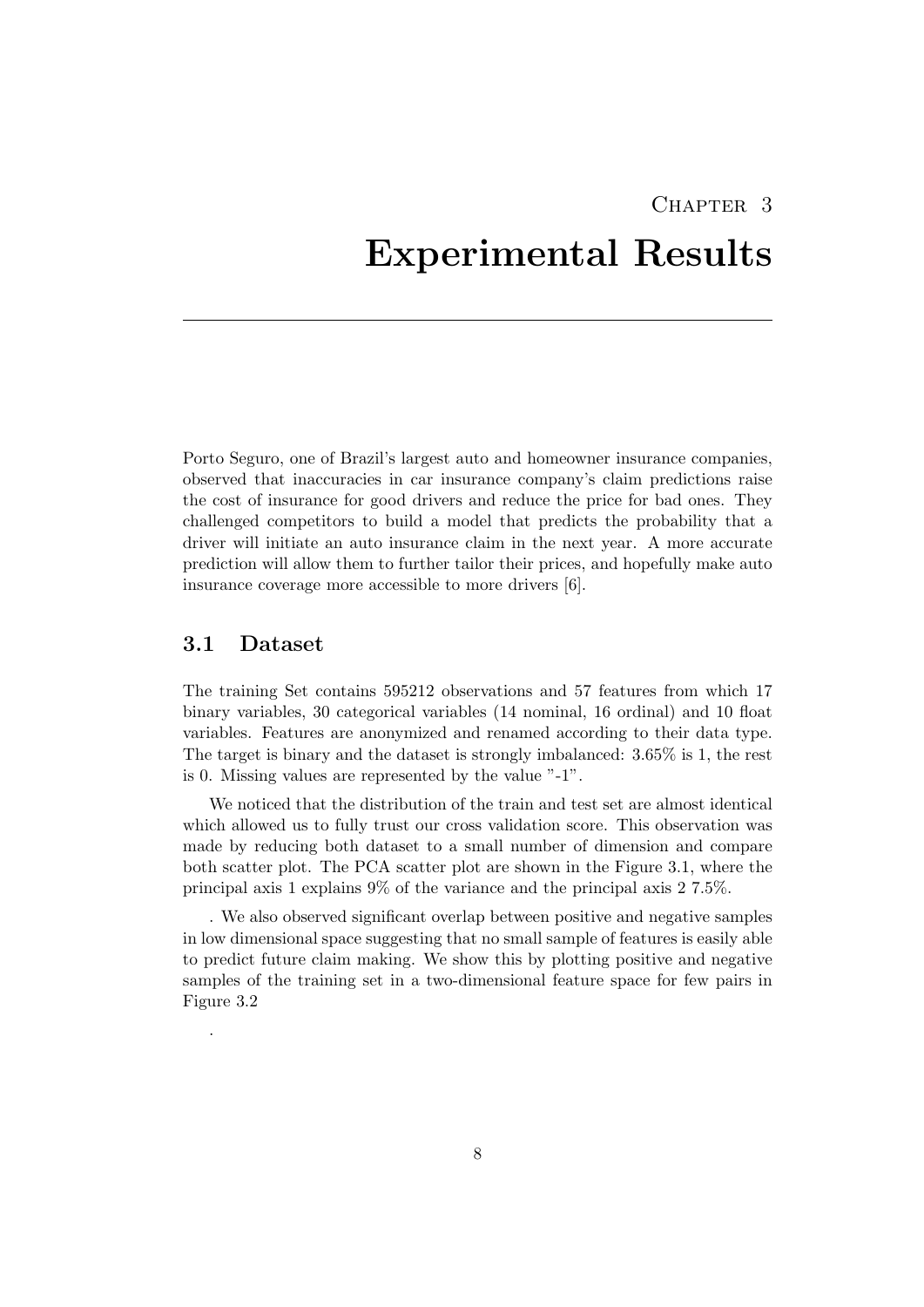

Figure 3.1: Train (blue) and test (red) data projected on the 1st and 2nd principal components



Figure 3.2: Distribution of positive (blue) and negative (red) example for two pairs of features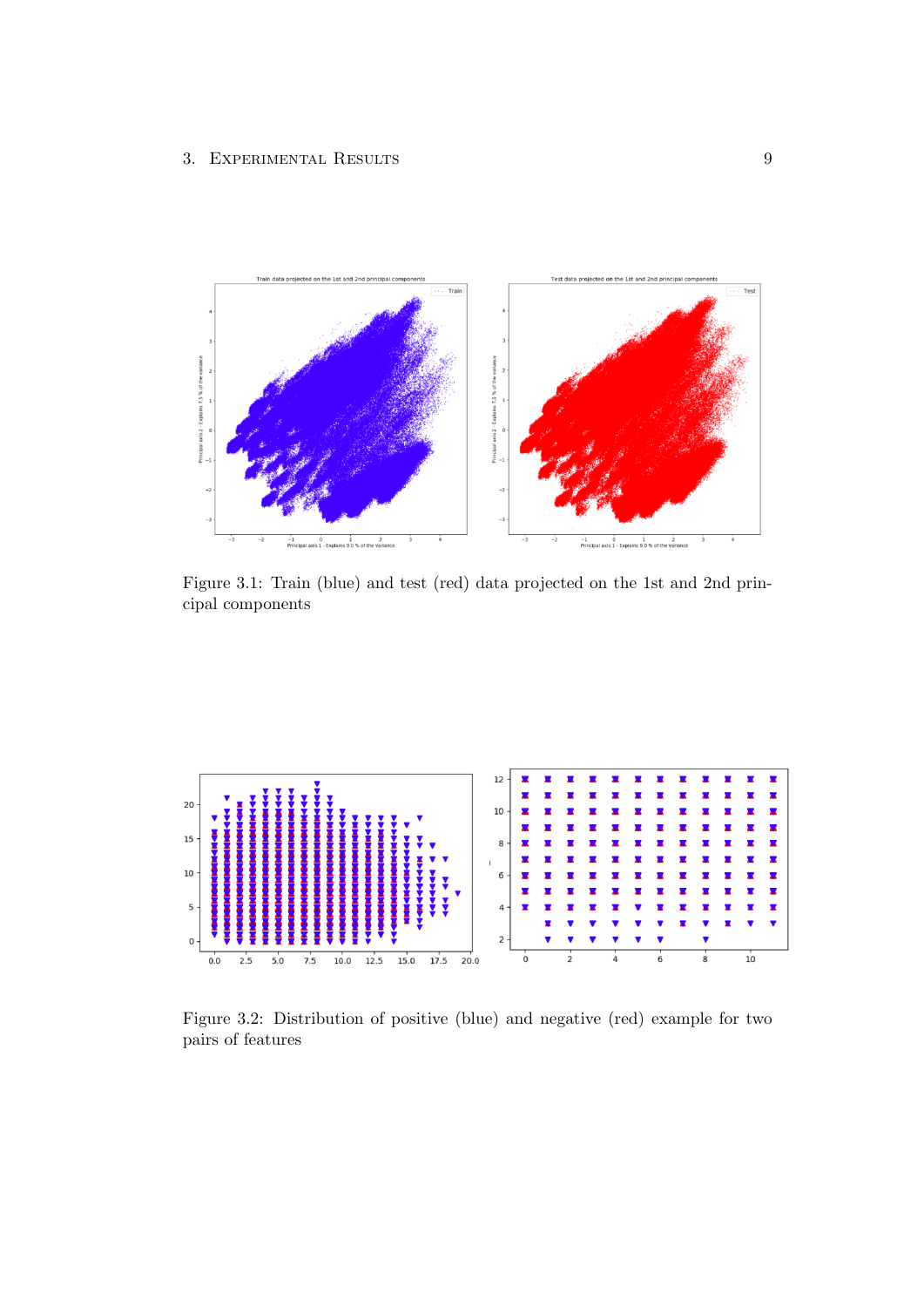### <span id="page-13-0"></span>3.2 Preprocessing

### <span id="page-13-1"></span>3.2.1 One Hot Encoding

A one-hot encoding consists of representing states using for each a value whose binary representation has only a single digit 1. A one-hot encoding function can be defined as the function that takes a  $z$  vector as input and redefines the largest value of z to 1 and all other values of z to 0.

For example, in a one-hot encoding, for three possible states, the binary values 001, 010, and 100 can be used.

When using boosting trees, it is important to use a one hot encoding in order to reduce the noise while getting the splits for most useful categories.

### <span id="page-13-2"></span>3.2.2 Recursive Feature Elimination using gradient boosting

The main idea here is to use LGBM or XGBoost *feature importance* method to reduce the dimensionality of the training data not by selecting the important ones but rather by eliminating the unimportant ones. The underlying idea is that if the gradient boosting splitting algorithm does not select some feature to split, it means that this feature does not add value to the boosting trees model. We hence first run LGBM with a small depth and remove feature with 0-importance (Figure 3.3).

The next step to make the data more robust is to remove noisy and correlated features. We used a simplified version of the Boruta algorithm available in LGBM library which is the shuffling method [10] allowing to randomize selection of feature. Finally, we remove features with 0-importance in the new randomized dataset.

Also, we removed all the features starting with "calc" as they seemed to be randomly generated.

## <span id="page-13-3"></span>3.3 Normalized Gini

.

The Normalized Gini (NG) score is a very common metric for decision tree and can be expressed as a function of AUC:

$$
Gini = 2 * AUC - 1 \tag{3.1}
$$

The main advantage of this metric is that it sets the performance of a random classifier to 0 which is useful here as our data set is strongly imbalanced so any random predictions with a majority of 0 would seem to have a good performance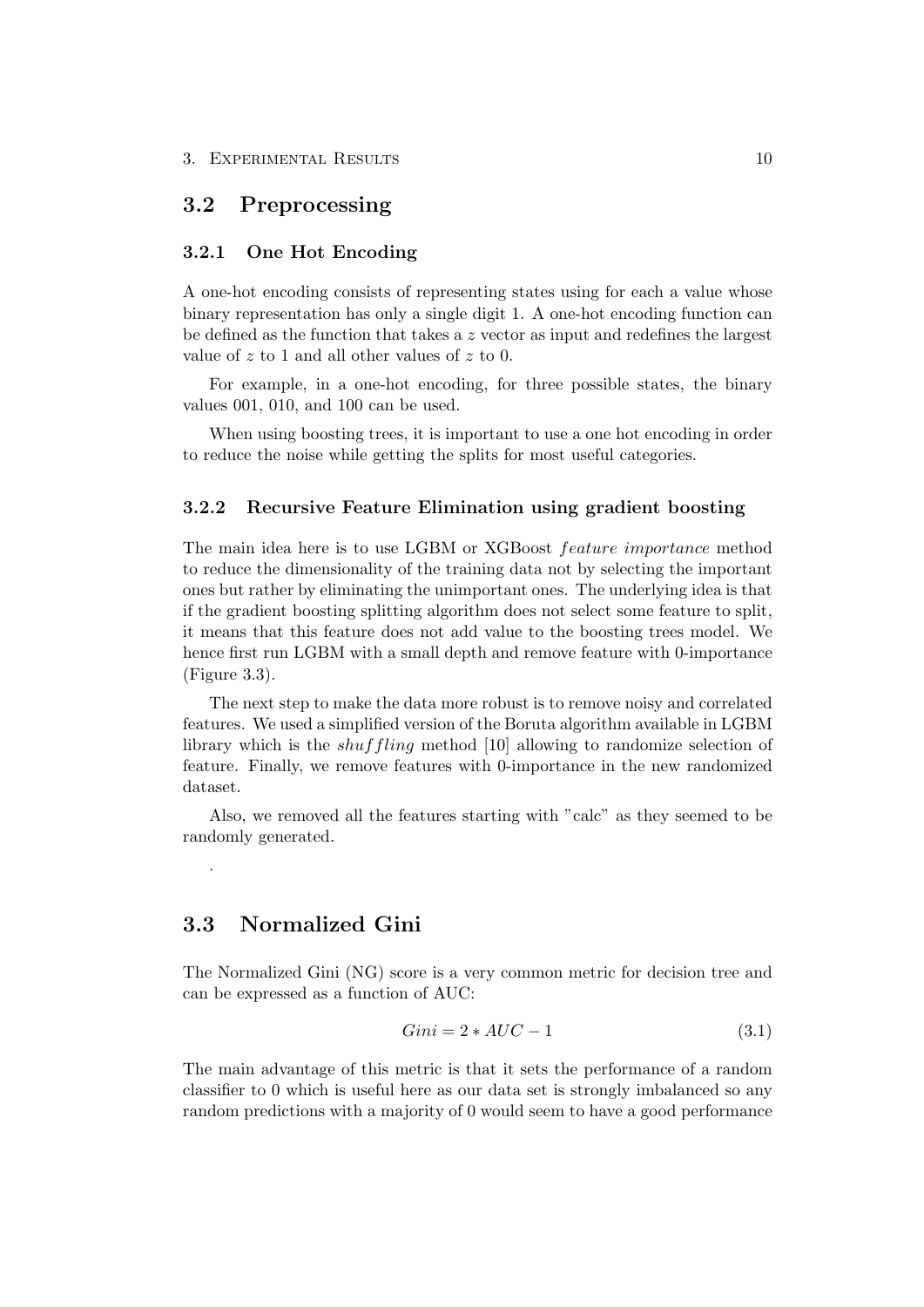

Figure 3.3: Feature Importance using LGBM

with another metric. The normalization improves the other end of the scale and ensure that a perfect classifier has a score of 1 rather than a maximum achievable AUC which is less than 1.

## <span id="page-14-0"></span>3.4 Baseline: Multi Layer Perceptron (MLP)

We designed a multi layer perceptron as a benchmark to our boosting trees libraries. We observed that among our 57 features, we have 8 types: psind, psindcat, psindbin, psreg, pscarcat, pscar, pscalc and pscalcbin. The only preprocessing done for the MLP is normalizing the features and the removal of both pscalc and pscalcbin as explained earlier. We imputed the missing values using the most frequent value of the feature. For the feature selection, we let the neural network learn the more suitable representation of the data. We hence designed a neural network whose input is divided in three parts 'reg', 'car' and 'ind'; each part is subdivided depending to its type: categorical or numerical. Because categorical features are fed into the network using one-hot encoding their dimensionality is very high and it's necessary to use a different embedding to avoid the curse of dimensionality. For each different input, the network learns an encoding which will then be combined to produce the prediction. We hence have 6 inputs, three layers in parallel, allowing to do a better fine tuning of the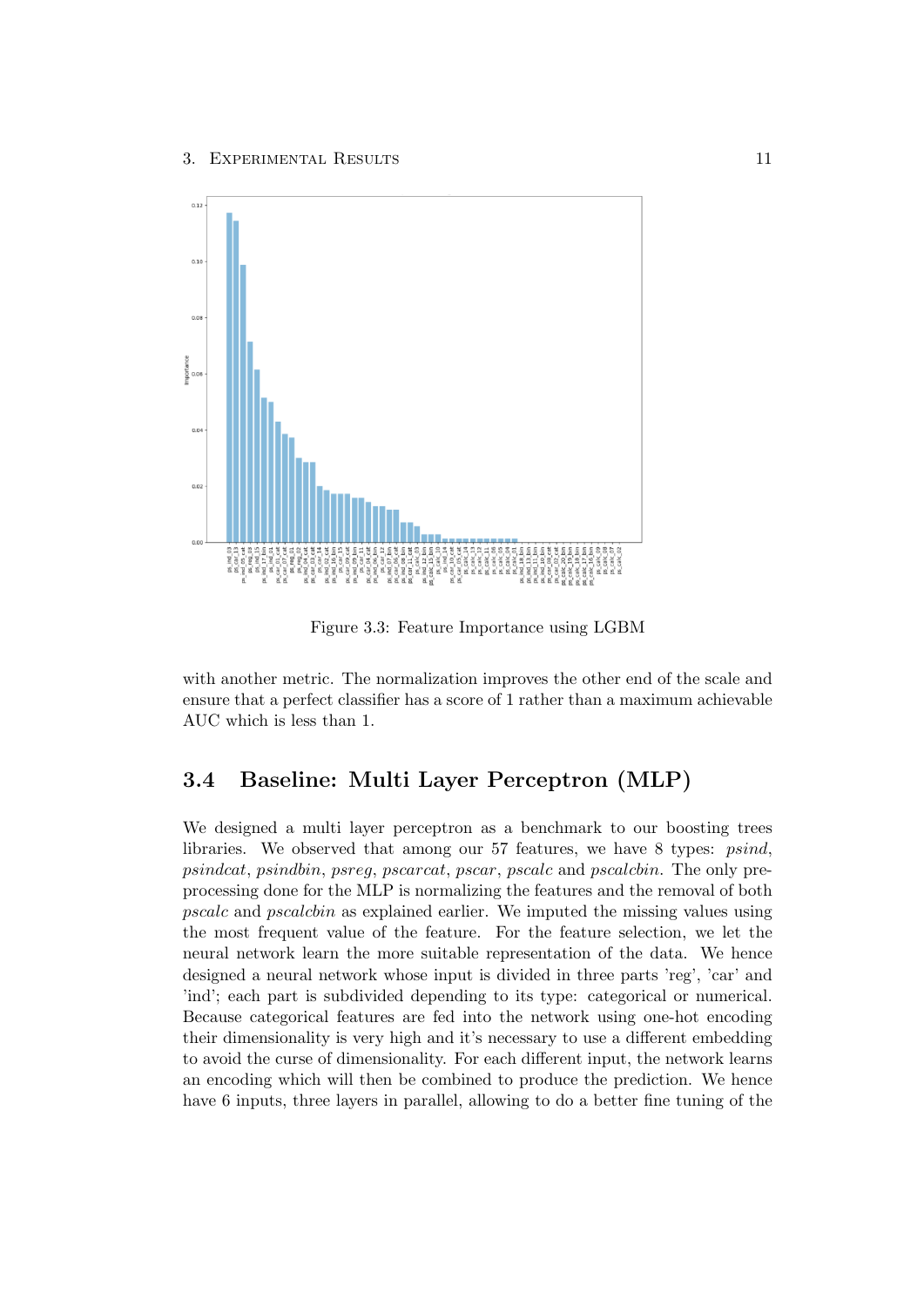### 3. EXPERIMENTAL RESULTS 12

size of the layers and assign to each type of feature the importance that it has for the prediction. After a grid search for parameter tuning, we came up with a tanh activation function on the embedding with L1 and L2 regularization to fight the curse of dimensionality , ReLu on the classifier with dropout, and sigmoid for the output layer.

The Figure 3.4 explains the architecture of the MLP, the rounded boxes are inputs, squared ones are nodes: .



Figure 3.4: Neural Network Architecture

## <span id="page-15-0"></span>3.5 Results and Discussions

Below is a table summarizing the performance of our models according to Kaggle public and private leader board where the public leader board is computed based on a fraction of the test set while the private leader board is computed on the whole test set (so that if you overfit the test set you can do very well in the public leader board and very bad in the private one).

We have conducted numerous experiments locally, on ETH's CPU and GPU. All the experiments employ the preprocessing stage described in Sections 3.2.1 and 3.2.2. Table 3.1 showcases the main results of our experiments. The best performing model was XGBboost with both one hot encoding and gradient boosting feature selection. We can see that the gradient boosting methods individually outperform the MLP and Adaboost. It is probably due to the fact that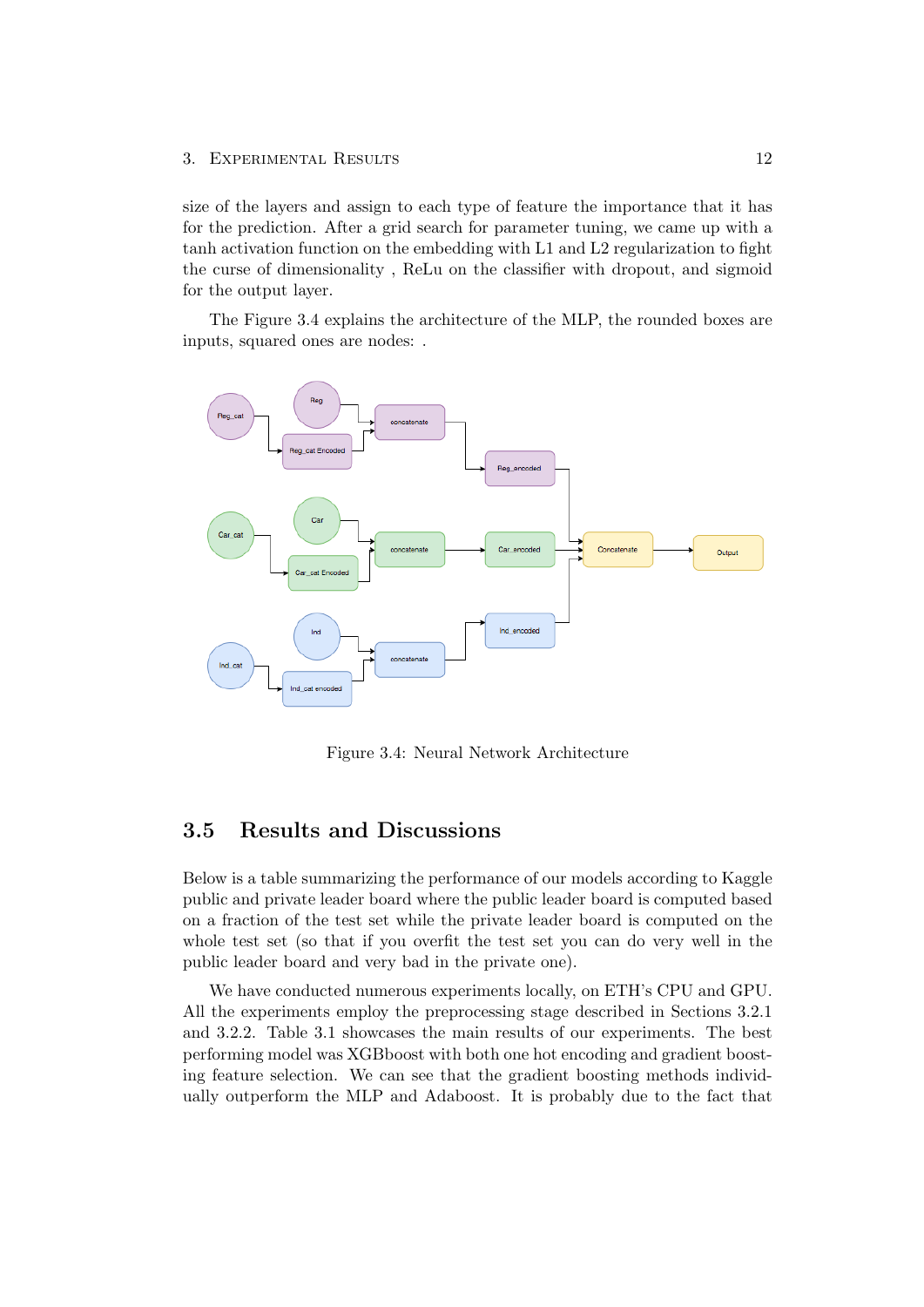| Model                            |        | NG Public Score NG Private Score |
|----------------------------------|--------|----------------------------------|
| MLP                              | 0.2712 | 0.2805                           |
| AdaBoost                         | 0.2231 | 0.2310                           |
| $LGBM + OHE$                     | 0.2791 | 0.2810                           |
| $LGBM + OHE + Feature Selection$ | 0.2825 | 0.2873                           |
| $XGB + OHE$                      | 0.2807 | 0.2867                           |
| $XGB + OHE + Feature Selection$  | 0.2858 | 0.29105                          |

Table 3.1: Accuracy comparison of GB models and MLP

both LGBM and XGBoost have sparsity penalties while Adaboost excessively increases weight for noisy observations without regularization. Both LGBM and XGBoost have been optimized using Bayesian grid search for hyperparamater tuning [13] [14]. A more complex architecture of neural network could possibly result in a better normalized Gini score. .



Figure 3.5: XGBoost and LGBM Learning Curves

The general boosting trees performance trends showcased in the literature [7] have been showcased in our experiments as well: tree based models solves tabular data very well. However, our data set was not very large and usually only deep learning methods are able to absorb huge amounts of training data without saturating in performance.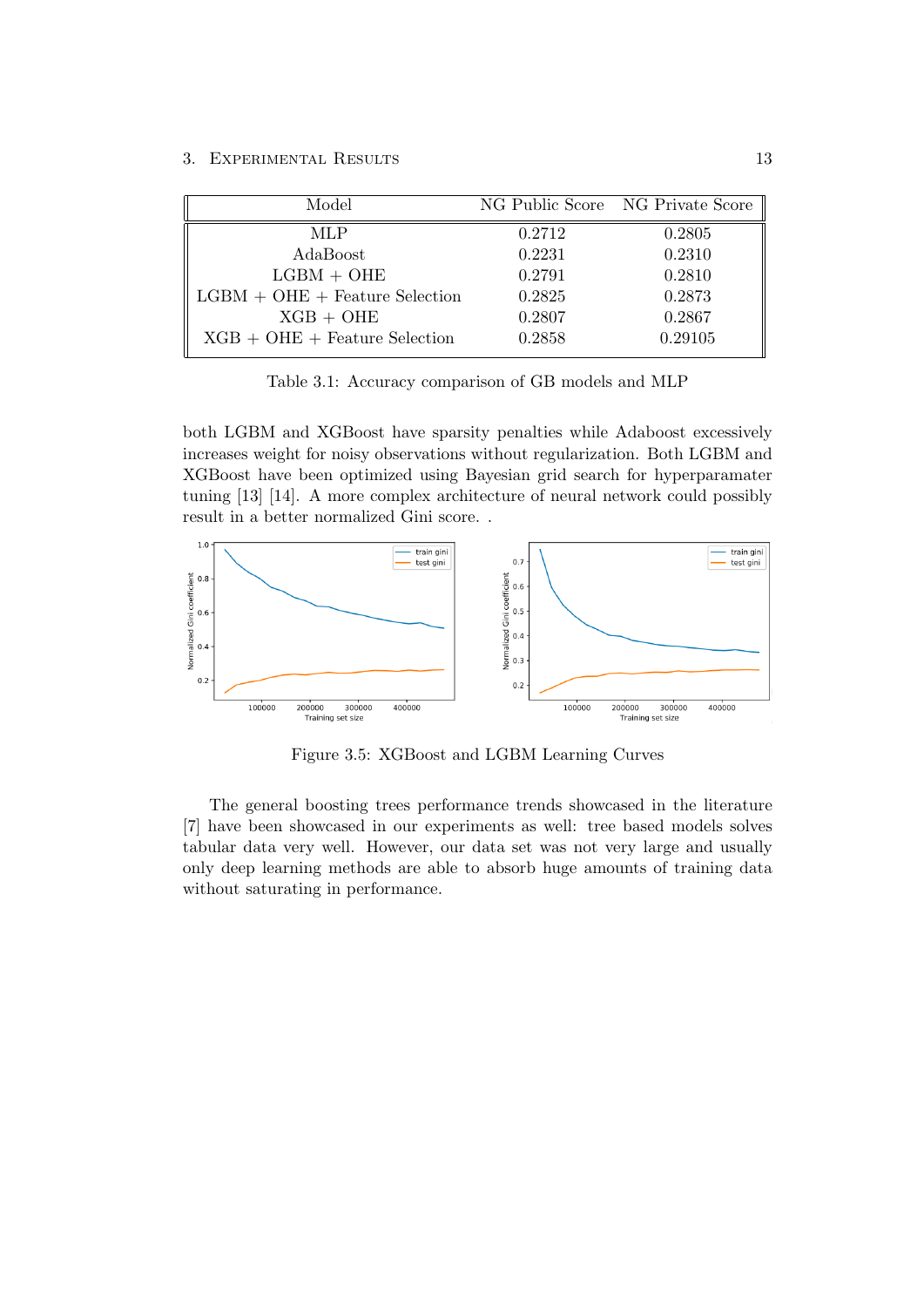# CHAPTER<sub>4</sub>

# Summary

<span id="page-17-0"></span>This report compared the use of XGBoost and LGBM in the framework of Kaggle Porto's Seguro Challenge. The experimental results show that individually, gradient boosted tree models outperformed a simple Multi-Layer-Perceptron. Data preprocessing also played an important role as results showed that the feature selection procedure used improved XGboost performance over a simple one hot encoding. Many architecture could further enhance accuracy. Feature engineering has been shown to improve accuracy: blending several neural networks, Xgboost, and LGBM models would have probably resulted in a better accuracy as seen from the winning solution which was a linear stacking of 1 LGBM and 5 Neural Networks. Also, new boosting libraries as CatBoost [11] and InfiniteBoost [12] could have been tested as well and used in a ensemble averaging.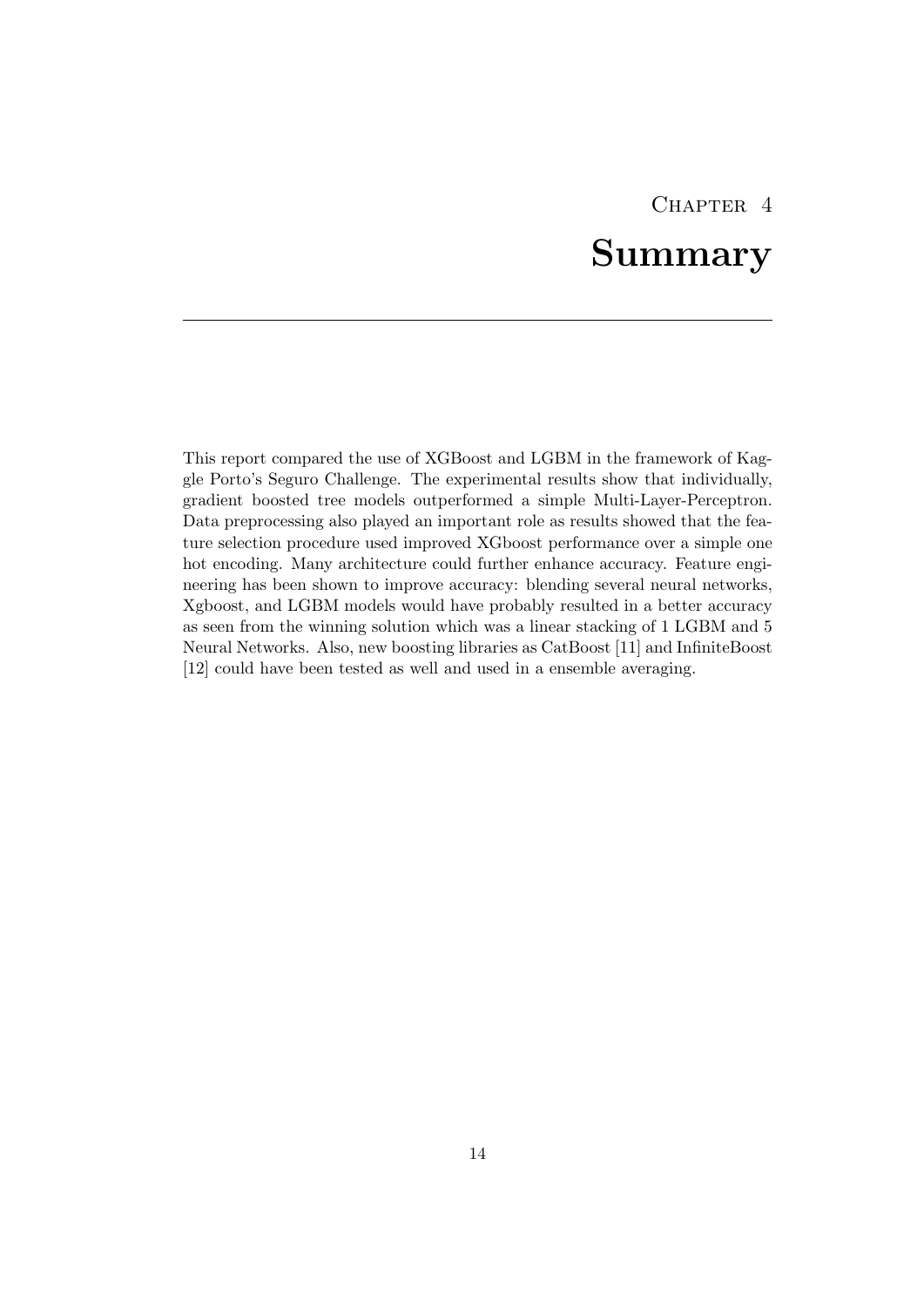# CHAPTER 5

# Bibliography

<span id="page-18-0"></span>[1] Y. FREUND and R.E. SCHAPIRE (1997). "A decision-theoretic generalization of online learning and an application to boosting," Journal of Computer and System Sciences, 55(1):119-139.

[2] J.H. FRIEDMA (2001). "Greedy Function Approximation: A Gradient Boosting Machine," Annals of Statistics 29(5):1189-1232.

 $[3]$  P. BÜHLMANN, B. YU,  $(2003)$ . Boosting with the L2 loss: Regression and classification. J. Amer. Statist. Assoc. 98 324–339.

[4] G. RIDGEWAY. (1999). The state of boosting. Comput. Sci. Statistics 31 172–181.

[5] D.F MCCAFFREY, G. RIDGEWAY, and A. R. G. MORRAL (2004). Propensity score estimation with boosted regression for evaluating causal effects in observational studies. Psychological Methods 9 403–425.

[6] T. HASTIE, R. TIBSHIRANI and J FRIEDMAN (2009), The elements of statistical learning : data mining, inference, and prediction.

[7] T. CHEN, C GUESTRIN (2016), XGBoost : A Scalable Tree Boosting System, Proceedings of the 22Nd ACM SIGKDD International Conference on Knowledge Discovery and Data Mining, p. 785–794.

[8] J. FRIEDMAN, T. HASTIE, and R. TIBSHIRANI (2000), Additive logistic regression: a statistical view of boosting. Annals of Statistics, 28(2):337–407.

[9] H. SHI (2007), Best-first decision tree learning.

[10] M. B. KURSA, W. R. RUDNICKI (2010), Feature Selection with the Boruta Package.

[11] A. V. DOROGUSH, V. ERSHOV, A. GULIN (2017), CatBoost: gradient boosting with categorical features support.

[12] A. ROGOZHNIKOV (2017), InfiniteBoost: building infinite ensembles with gradient descent.

[13] J. SNOEK, H. LAROCHELLE (2012), Practical Bayesian Optimization